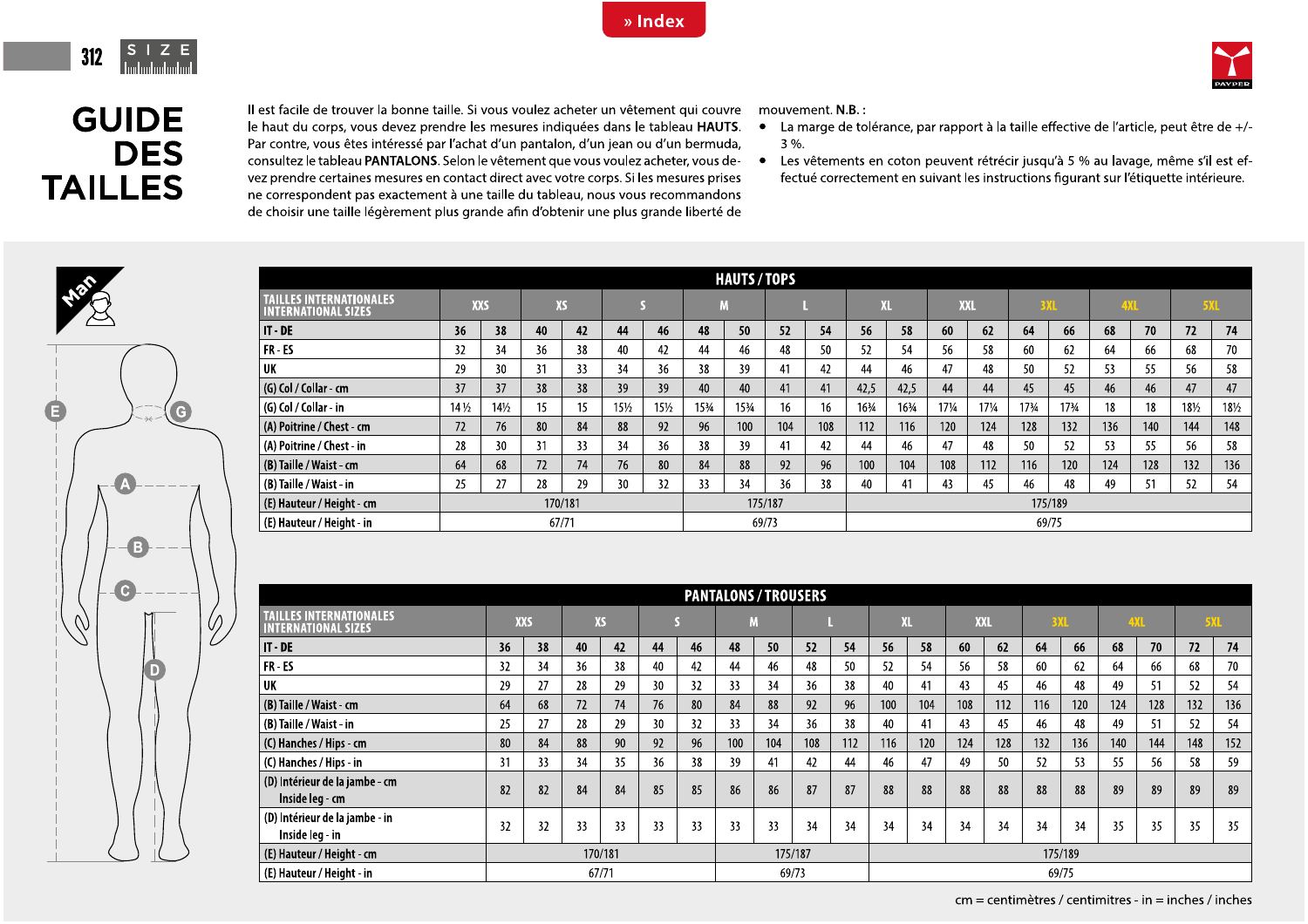» Index



Finding the right size is easy. If you wish to buy a garment which covers the upper body you must check your measurements in the TOP table. If, on the other hand, you are interested in buying a pair of trousers, jeans or Bermuda shorts, you must look at the TROUSERS table. Depending on the garment you intend to buy, there are several measures to be taken in direct contact with the body. Should the measurements taken not correspond exactly to a size in the table, we advise you to choose the slightly larger size in order to have greater freedom of movement.

 $N.B.=$ 

• The margin of production tolerance, in respect of the size, can be  $+/-3\%$ .





313



| <b>AILLES INTERNATIONALES</b><br><b>NTERNATIONAL SIZES</b> | <b>XS</b> |                 |                 |       | M               |      |                 |        | XL  |     | <b>XXL</b>      |                 | 3XL |     |  |
|------------------------------------------------------------|-----------|-----------------|-----------------|-------|-----------------|------|-----------------|--------|-----|-----|-----------------|-----------------|-----|-----|--|
|                                                            | 34        | 36              | 38              | 40    | 42              | 44   | 46              | 48     | 50  | 52  | 54              | 56              | 58  | 60  |  |
| R - ES                                                     | 30        | 32              | 34              | 36    | 38              | 40   | 42              | 44     | 46  | 48  | 50              | 52              | 54  | 56  |  |
| E                                                          | 28        | 30 <sup>°</sup> | 32              | 34    | 36              | 38   | 40              | 42     | 44  | 46  | 48              | 50              | 52  | 54  |  |
| K                                                          | 2         | 4               | 6               | 8     | 10              | 12   | 14              | 16     | 18  | 20  | 22              | 24              | 26  | 28  |  |
| G) Col / Collar - cm                                       | 36        | 36              | 37              | 37    | 38,5            | 38,5 | 39,5            | 39,5   | 41  | 41  | 42              | 42              | 43  | 43  |  |
| G) Col / Collar - in                                       | 14        | 14              | $14\frac{1}{2}$ | 14%   | 15              | 15   | $15\frac{1}{2}$ | $15\%$ | 16  | 16  | $16\frac{1}{2}$ | $16\frac{1}{2}$ | 17  | 17  |  |
| A) Buste / Bust - cm                                       | 72        | 76              | 80              | 84    | 88              | 92   | 96              | 100    | 104 | 108 | 112             | 116             | 120 | 124 |  |
| A) Buste / Bust - in                                       | 28        | 30 <sup>°</sup> | 31              | 33    | 35 <sub>2</sub> | 36   | 37              | 39     | 41  | 42  | 44              | 45              | 47  | 48  |  |
| B) Taille / Waist - cm                                     | 54        | 58              | 62              | 66    | 70              | 74   | 76              | 80     | 84  | 88  | 92              | 96              | 100 | 104 |  |
| B) Taille / Waist - in                                     | 21        | 23              | 24              | 26    | 27              | 29   | 30              | 31     | 33  | 35  | 36              | 38              | 39  | 41  |  |
| C) Hanches / Hips - cm                                     | 80        | 84              | 88              | 92    | 96              | 100  | 104             | 108    | 112 | 116 | 120             | 124             | 128 | 132 |  |
| C) Hanches / Hips - in                                     | 31        | 33              | 35              | 36    | 38              | 39   | 41              | 42     | 44  | 45  | 47              | 48              | 50  | 51  |  |
| E) Hauteur / Height - cm                                   | 160/175   |                 |                 |       |                 |      | 168/185         |        |     |     |                 |                 |     |     |  |
| E) Hauteur / Height - in                                   |           |                 |                 | 63/69 |                 |      | 66/73           |        |     |     |                 |                 |     |     |  |

| <b>PANTALONS / TROUSERS</b>                                  |           |    |    |    |    |                   |         |     |     |     |            |     |     |     |
|--------------------------------------------------------------|-----------|----|----|----|----|-------------------|---------|-----|-----|-----|------------|-----|-----|-----|
| <b>TAILLES INTERNATIONALES</b><br><b>INTERNATIONAL SIZES</b> | <b>XS</b> |    |    |    | M  |                   |         |     | XL  |     | <b>XXL</b> |     |     | 3XL |
| IT                                                           | 34        | 36 | 38 | 40 | 42 | 44                | 46      | 48  | 50  | 52  | 54         | 56  | 58  | 60  |
| FR-ES                                                        | 30        | 32 | 34 | 36 | 38 | 40                | 42      | 44  | 46  | 48  | 50         | 52  | 54  | 56  |
| DE                                                           | 28        | 30 | 32 | 34 | 36 | 38                | 40      | 42  | 44  | 46  | 48         | 50  | 52  | 54  |
| UK                                                           | L         |    | 6  | 8  | 10 | $12 \overline{ }$ | 14      | 16  | 18  | 20  | 22         | 24  | 26  | 28  |
| (B) Taille / Waist - cm                                      | 54        | 58 | 62 | 66 | 70 | 74                | 76      | 80  | 84  | 88  | 92         | 96  | 100 | 104 |
| (B) Taille / Waist - in                                      | 22        | 23 | 24 | 26 | 27 | 29                | 30      | 31  | 33  | 35  | 36         | 38  | 39  | 41  |
| (C) Hanches / Hips - cm                                      | 80        | 84 | 88 | 92 | 96 | 100               | 104     | 108 | 112 | 116 | 120        | 124 | 128 | 132 |
| (C) Hanches / Hips - in                                      | 31        | 33 | 35 | 36 | 38 | 39                | 41      | 42  | 44  | 45  | 47         | 48  | 50  | 51  |
| (D) Intérieur de la jambe / Inside leg - cm                  | 81        | 81 | 82 | 82 | 82 | 82                | 83      | 83  | 84  | 84  | 84         | 84  | 85  | 85  |
| (D) Intérieur de la jambe / Inside leg - in                  | 32        | 32 | 32 | 32 | 32 | 32                | 32      | 32  | 33  | 33  | 33         | 33  | 34  | 34  |
| (E) Hauteur / Height - cm                                    | 160/175   |    |    |    |    |                   | 168/185 |     |     |     |            |     |     |     |
| (E) Hauteur / Height - in                                    | 63/69     |    |    |    |    |                   | 66/73   |     |     |     |            |     |     |     |

 $cm = centimètres / centimitres - in = inches / inches$